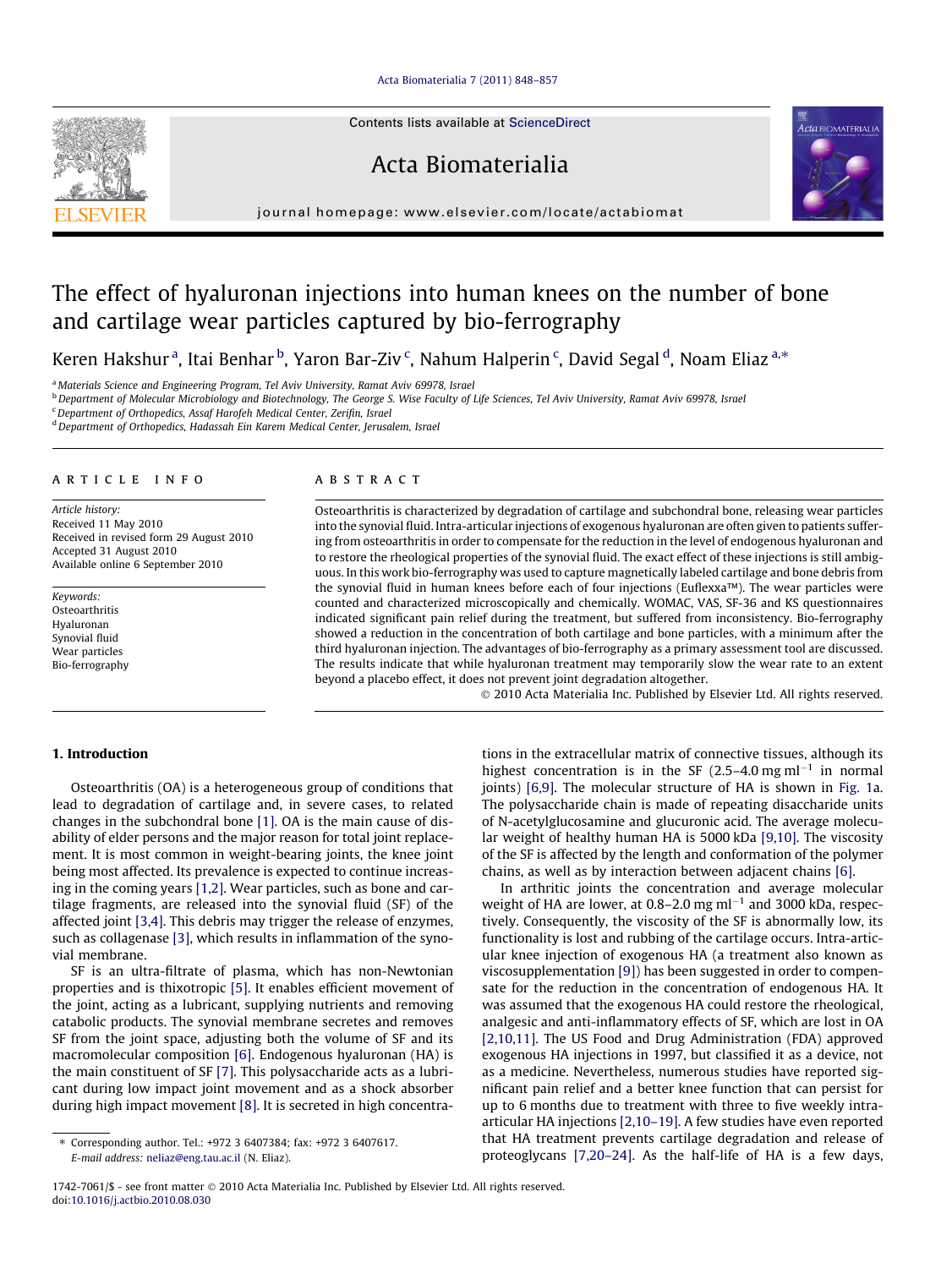<span id="page-1-0"></span>

Fig. 1. (a) The repeat disaccharide of hyaluronan: -D-glucuronic acid- $\beta$ -1,3-N-acetylglucosamine- $\beta$ -1,4-. (b) The principles of bio-ferrography: the deposition scheme of captured particles on a glass slide [\[48\]](#page-9-0).

several injections are given to provide sufficient efficacy, although some producers seek to minimize the treatment to one injection only.

There are various HA products on the market, which differ with respect to origin, method of production, treatment schedule, molecular weight, half-life within the synovium, rheological properties, pharmacodynamics and cost. Their efficacy has been evaluated using biomarkers of bone and cartilage present in the SF, serum and urine [\[4,13,25,26\]](#page-8-0), questionnaires [\[8,13,15–19,27–29\],](#page-8-0) in combination with measuring joint space narrowing [\[30\],](#page-9-0) and biopsy of cartilage samples [\[31\]](#page-9-0). This study used Euflexxa™ (1% sodium hyaluronate, Ferring Pharmaceuticals Inc., Parsippany, NJ) [\[8,10\].](#page-8-0) This is the first HA to be produced from a non-avian source (it is bioengineered by biological fermentation of bacteria) and it has one of the highest molecular weights (3000 kDa) of all available HA products [\[10\]](#page-8-0).

Surprisingly, none of the studies cited above has studied the effect of serial HA injections on the number of cartilage and bone wear particles over time. Hence, the exact effect of HA therapy is still unknown. Most of the existing studies cannot be claimed to be placebo controlled – as soon as a needle is inserted into the joint (either to remove excess SF or to inject saline solution or for active treatment) the patient experiences some relief.

The objective of the current study was to evaluate the effect of serial Euflexxa™ injections on the concentration of cartilage and bone particles in the SF of osteoarthritic human knee joints. Isolation of these wear particles was achieved by means of bio-ferrography. To the best of our knowledge this is the first ever study that has demonstrated the use of this technique in evaluating the efficacy of a drug.

Ferrography is a non-destructive method of particle separation from a suspension onto a glass slide based upon interaction between an external magnetic field and the magnetic moments of the particles [\[32–34\].](#page-9-0) This method was developed by Westcott and co-workers in the early 1970s in order to investigate the occurrence of ferrous wear particles in lubricated dynamic components. By determining the number, shape, size, texture and composition of particles on the ferrogram (i.e. a glass slide with wear particles), the origin, mechanism and level of wear can be determined. Bioferrography [\[35–41\]](#page-9-0) is the latest modification of conventional analytical ferrography that was specifically developed to allow magnetic isolation of target cells or tissues. Its strengths of interest for the current study include: (1) the ability to quantify biological matter and, at the same time, analyze its microscopic and chemical features; (2) extremely high selectivity and sensitivity; (3) applicability to any liquid sample; (4) the ability to analyze samples as small as  $1 \mu l$  and target particles as small as several nanometers; (5) the possibility of simultaneously processing up to five samples within bracketed areas (channels) on a single slide, without crosscontamination.

### 2. Experimental

#### 2.1. Selection of patients, sample collection and storage

The study protocol and informed consent form were approved by the Helsinki committee of Assaf Harofeh Medical Center. The criterion for patient inclusion was a diagnosis of OA of the knee based on the Kellgren–Lawrence (K-L) grading of radiographs, from 0 (normal) to 4 (most severe) [\[42\]](#page-9-0). The exclusion criteria were: (1) patients that suffered from acute septic arthritis; (2) patients that were treated with Coumadin and/or other anti-coagulant drugs; (3) patients that showed mental or physical conditions which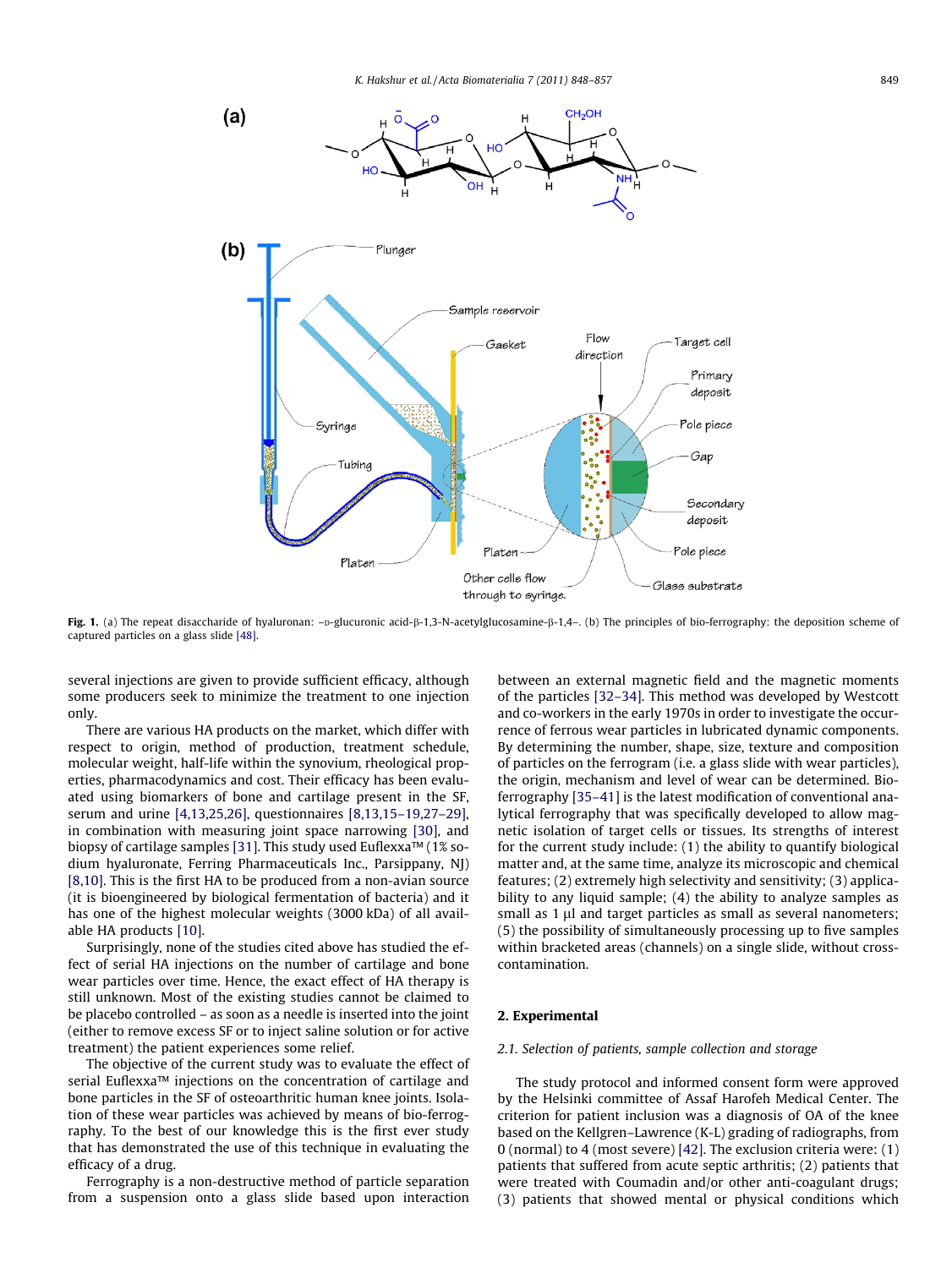precluded compliance with the study and/or device; (4) patients who had had surgical intervention. 20 patients, 46–80 years old (mean age 66), who fulfilled the inclusion criteria were initially enrolled in this study. However, 8 of these patients were dropped during the study; thus, the results reported in this paper are for 12 patients only (6 males, 6 females, 10 patients with K-L grading 3/4, 2 patients with K-L grading 2).

Samples of SF were aspirated using a sterile needle from symptomatic knee joints. Sample collection was done before the first HA injection, before the third HA injection (i.e. after approximately 2 weeks), before the fourth HA injection (i.e. approximately 3.5 months after the first injection) and before the fifth HA injection (i.e. approximately 6.5 months after the first injection). Each HA injection consisted of a 2 ml dose of 1% sodium hyaluronate. Although four samples of SF were extracted from each patient, some were excluded due to lack of SF effusion, a total volume less than 1 ml or excessive blood in the SF sample. A few of the samples included in this study were not collected exactly on the target day. At least 1 ml of SF was extracted each time and stored in heparinized tubes. Most of the SF samples were characterized by a bright yellow colour, low viscosity and reasonable amounts of debris (turbidity). These are typical of SF in arthritic joints [\[43\].](#page-9-0) Several samples also contained macroscopic pieces of tissue, probably synovium.

#### 2.2. Clinical assessment of the HA therapy by questionnaire

Several questionnaires were used at the hospital. The patients graded their subjective weight-bearing pain condition of the knee using a 10 mm Visual Analogue Scale (VAS) questionnaire, in which lower scores indicate less pain [\[44\],](#page-9-0) before the treatment and after one, two, three and four HA injections. The question the patients had to answer was: ''what is your pain level (from 0 to 10) in daily life?" (i.e. ADL, activity in daily life). When the time interval between injections was 1 week this question referred to the pain level during that week. When the time interval between injections was 3 months this question referred to the last 2 weeks. Both the orthopedists and the patients graded the knee condition and the patient's function using the Knee Society Score questionnaire, which consists of both a Knee Score (KS) and a Function Score (FS) (on a scale of 0–100, where a high score indicates improved health) [\[45\],](#page-9-0) before the treatment and after two, three and four HA injections. The health status and evaluation of the medical effects from the patients' standpoint were assessed initially and at weeks 2, 14 and 28, using the SF-36 $\degree$  score (on a scale of 0–100, where a high score indicates improved health) [\[46\]](#page-9-0). The orthopedic surgeon recorded subjective and objective signs of inflammatory and joint reactions. The Western Ontario and McMaster Universities Osteoarthritis Index (WOMAC) is a widely used self-administered, health status primary measure that asks patients with OA questions concerning the study knee or hip [\[27,29,47\].](#page-9-0) It produces an aggregate total score as well as scores for three subscales: pain, stiffness and physical functioning. A lower score for each subscale corresponds to a better condition. In this study a Hebrew version of the WOMAC questionnaire was filled in before the treatment and after two, three and four HA injections. The aggregate total score was calculated using a ProChon Biotech Ltd. (Rehovot, Israel) scale.

# 2.3. Centrifugation and magnetic labeling of cartilage and bone wear particles

The SFs were centrifuged at 4000 rpm and  $4^{\circ}$ C for 15 min in a Magafuge 1.0R to separate the wear particles from the SF (the latter contains collagen fragments which might compete with the collagen in the wear particles for the primary antibody) and were subsequently diluted in 1 ml of distilled water. This procedure was repeated at least three times, reducing the centrifugation time to 10 min. Each of the centrifuged synovial fluid samples was divided into two Eppendorf tubes:

- 1. Labeling of osseous particles: 0.2 ml of sample + 0.8 ml of distilled water  $+ 2 \mu l$  of mouse anti-human collagen I antibody  $(1-8H5) + 10$  µl of goat anti-mouse magnetic beads.
- 2. Labeling of cartilaginous particles: 0.2 ml of sample + 0.8 ml of distilled water  $+ 2$  µl of mouse anti-human collagen II antibody  $(RB/RATION) + 10 \mu l$  of goat anti-mouse magnetic beads.

The mouse monoclonal primary anti-collagen antibodies were from MP Bio-Medicals. The goat anti-mouse IgG MACS MicroBeads solution was from Miltenyi Biotec. The beads in this solution are 50 nm in diameter. This solution together with a secondary antibody was added to the other two components following a 1 h incubation and the three-component cocktail was further incubated for 30 min prior to being run on the Bio-Ferrograph.

# 2.4. Isolation of cartilage and bone wear particles by bio-ferrography  $(BF)$

The Bio-Ferrograph 2100 system from Guilfoyle Inc., which was used in this work, is a benchtop cytometry-based instrument. It utilizes a magnetic field that has maximum field strength across an interpolar gap, where the collection of magnetically susceptible particles takes place. The maximum magnetic field strength across the gap is 1.8 T. However, the gradient in the field is maximal at the edges of the gap, where deposition is concentrated ([Fig. 1b](#page-1-0) [\[48\]\)](#page-9-0), thus forming a rectangular deposition band. In order to minimize contamination of samples from the environment, the Bio-Ferrograph was placed in a biological safety cabinet (ADS Laminar's Optimale 12). Several controls were evaluated and reported in a previous publication [\[49\].](#page-9-0)

The capture flow rate (i.e. towards disposable syringes) was fixed at 28  $\mu$ l min<sup>-1</sup>, which had been found to be sufficiently slow to ensure effective adsorption of the antibodies and full recovery of the particles. Capture of cartilage and bone particles was carried out in two different channels on the ferrogram, each running one of the two cocktails described above. In all cases a washing step with distilled water was included to remove sample fluid residues from the cassette. The fragile glass substrate (ferrogram) was separated from the remaining parts of the cassette by means of a dedicated vacuum hold-down unit. Finally, it was allowed to dry for several minutes inside the safety cabinet.

## 2.5. Microscopic and chemical characterization of wear particles

All particles larger than  $5 \mu m$  within the deposition band in each of the two channels (captured with anti-collagen I and anticollagen II, respectively) were counted manually and characterized morphologically and chemically by environmental scanning electron microscopy (ESEM) (Quanta 200 FEG from FEI) equipped with an energy dispersive X-ray spectroscopy (EDS) detector. Most particles smaller than 5 µm were not characterized due to limitations of the sampling volume (''onion") in EDS analysis. Most ferrograms were analyzed in high vacuum mode because preliminary tests showed that this mode resulted in less background noise from biological matter and enabled quicker identification of particles, at higher numbers, compared with the low vacuum mode. Working in high vacuum mode requires the ferrogram to first be coated with a conductive coating. Copper was selected because, in contrast to gold, it does not mask the peaks for sulfur and phosphorus [\[49\]](#page-9-0). A 15–20 nm thick coating was obtained by evaporation under a pressure of 3  $\times$  10<sup>-6</sup> Torr at a deposition rate of 2.5 nm s<sup>-1</sup>. Other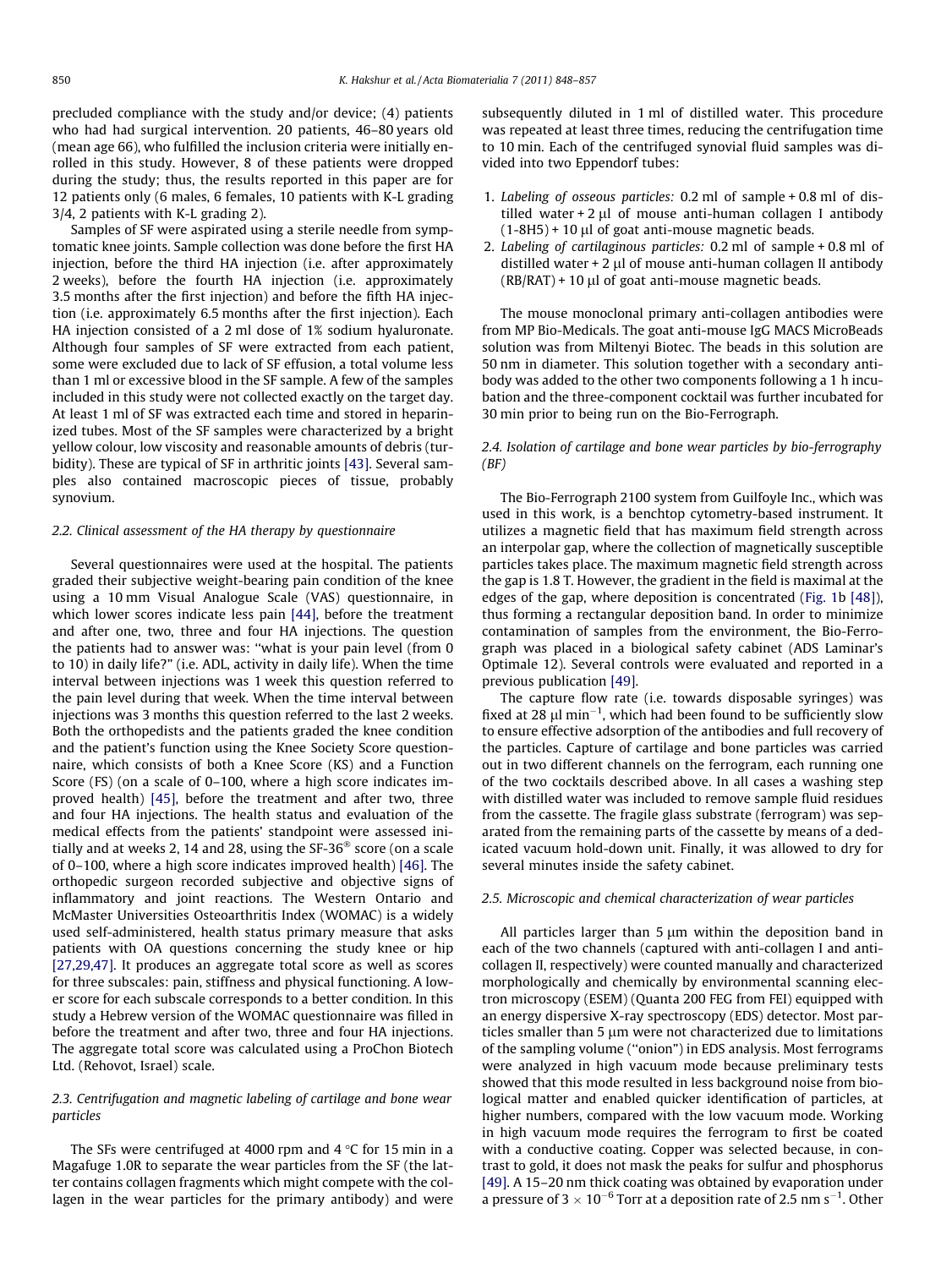operating conditions included a high voltage of 20 kV, a spot size of 3 and a working distance of 10 mm, a secondary electron detector for imaging and a 50 s acquisition time for EDS.

The concentration of the wear particles in the  $SF(N)$  was calculated as:

$$
N = X/V \, [1/ml] \tag{1}
$$

where  $X$  is the number of particles counted manually in a specific channel on the ferrogram after normalization to sample dilutions and V is the volume of the SF as obtained from the hospital.

The origin of each particle was determined based on its chemical composition and the primary antibody which captured it, as follows [\[49\]](#page-9-0):

- 1. Particles rich in Ca and in collagen I: subchondral bone fragments.
- 2. Particles rich in Ca and in collagen II: the interface between subchondral bone and calcified cartilage.
- 3. Particles rich in S and in collagen II: articular cartilage fragments.
- 4. Particles rich in S and in collagen I: repaired cartilage, calcified cartilage, degenerate cartilage, synovium or meniscus fragments. These particles were referred to as ''cartilaginous particles".
- 5. Particles containing neither Ca nor S (typically consisting of only Mg, P or C): uncertain origin.

Calcium and phosphorous are both present in apatite, the primary inorganic constituent of all mammalian skeletal tissues (Ca/  $P = 1.67$  in stoichiometric hydroxyapatite and around 1.60 in bio-logical apatite [\[50\]\)](#page-9-0). Hence, they may be used to identify bone particles. Cartilage, on the other hand, contains appreciable amounts of sulfur, due to the proteoglycan constituent aggrecan. The zone of calcified cartilage can be recognized by high concentrations of calcium, phosphorous and sulfur. It should be noted that while most of the collagen in uneroded hyaline cartilage is of type II, osteoarthritic cartilage may also contain some collagen I, which is derived from chondrocytes [\[6\]](#page-8-0). Regarding the particles in category 2, Oegema et al. [\[51\]](#page-9-0) suggested that the biomineralization process is accompanied by a significant drop in the content of proteoglycans, which is expected to result in a decrease in the concentration of S compared with Ca. Mendel et al. [\[49\]](#page-9-0) found the minimal Ca/S mass ratio of an unambiguously identified bone particle to be 4.08 (where the mass of P and Mg were also taken into account). Cartilage particles were identified by a mass ratio of Ca/  $S < 1.0$ .

## 2.6. Biostatistics

The non-parametric Wilcoxon's test for paired samples was used to evaluate a single stage of the treatment in comparison with other stages (such as the initial condition). The Friedman test for several related samples (evaluating the whole treatment process) was also employed. Data were considered statistically significant at  $P \le 0.05$ . In both cases SPSS ver. 15 software was used.

# 3. Results and discussion

### 3.1. Clinical assessment by questionnaire

To avoid bias the questionnaires were filled in and analyzed at the hospital, independently of the bio-ferrography work, which was carried out at the university. [Fig. 2](#page-4-0) shows the biostatistical analysis of the data in different questionnaires. [Fig. 2](#page-4-0)a shows the analysis of the VAS data. With the exception of one, all patients reported pain relief (reflected by a lower grade of VAS) at some point during the HA treatment, compared with the initial condition. [Fig. 2](#page-4-0)a shows that there was continuous pain relief during the HA treatment. The mean VAS grading values were 7.1, 6.6, 6.2, 4.8 and 4.0 before the treatment and after one, two, three and four HA injections, respectively. The Friedman test revealed that the results after four HA injections were significantly different ( $P = 0.004$ ,  $n = 11$ .

[Fig. 2b](#page-4-0) and c show the analysis of the KS and FS data, respectively. With the exception of one, all patients reported an improvement in KS at some point during the HA treatment, compared with the initial condition (reflected by a higher grade of KS). From [Fig. 2b](#page-4-0) it is evident that the median KS increased during HA treatment. The mean KS values were 42.8, 47.4, 54.1 and 57.1 before the treatment and after two, three and four HA injections, respectively. The Wilcoxon test showed that the KS values after two HA injections were significantly higher than in the initial condition  $(P = 0.02, n = 12)$ , but were not significantly different than after three HA injections ( $P = 0.101$ ,  $n = 11$ ). Compared to the initial condition, the KS results after either three or four HA injections were significantly different ( $P = 0.014$ ,  $n = 11$ ;  $P = 0.0045$ ,  $n = 11$ ). The results after three HA injections were not significantly different from after four HA injections ( $P = 0.142$ ,  $n = 11$ ). According to the Friedman test the KS values during the HA treatment were significantly higher ( $P = 0.009$ ,  $n = 11$ ). It may thus be concluded that, based on the KS questionnaire, the HA injections resulted in a significant improvement in pain relief, range of motion and stability of the knee. [Fig. 2c](#page-4-0) shows that the median FS value was minimal after two HA injections. The mean FS values were 57.5, 62.5, 62.5 and 66.4 before the treatment and after two, three and four HA injections, respectively. The Wilcoxon test showed that, compared with the initial condition, the differences in FS values after two and three HA injections were not significant  $(P = 0.124, n = 12;$  $P = 0.176$ ,  $n = 11$ ), but became significant after four HA injections  $(P = 0.024, n = 11)$ . The FS values after three HA injections were not significantly different from after two injections ( $P = 0.333$ ,  $n = 11$ ). Comparison between the FS values after four and three injections also revealed an insignificant difference  $(P = 0.098,$  $n = 11$ ). According to the Friedman test the FS values during the HA treatment did not become significantly higher  $(P = 0.108$ ,  $n = 11$ ). Thus, although the increase in mean FS value during the HA treatment may indicate an improvement in the knee condition, the other statistical analyses do not enable a definite conclusion to be drawn. In addition, no correlation was observed between the KS and FS data in this study.

[Fig. 2d](#page-4-0) shows the analysis of the overall SF-36 score. An analysis of specific components of this score, such as average pain, average general health, average physical role limit, average energy and average emotional well-being, was also carried out, but is not presented in this paper. According to [Fig. 2d](#page-4-0) the minimal median of the SF-36 data was after two HA injections, while after three and four HA injections it was higher than in the initial condition. The mean values of the overall SF-36 score were 56.6, 56.1, 68.2 and 70.3 before the treatment and after two, three and four HA injections, respectively. The Friedman test revealed a limited difference after four HA injections ( $P = 0.052$ ,  $n = 11$ ).

[Fig. 2](#page-4-0)e shows the analysis of the WOMAC aggregate total score. Most patients (8 out of 12) reported an improvement in health at some point during the HA treatment compared with the initial condition (reflected in a lower WOMAC aggregate total score). From [Fig. 2](#page-4-0)e it is evident that the median WOMAC value decreased during the HA treatment, with a minimum after the third injection. The mean aggregate total score decreased continuously from 4.6 before treatment to 4.4, 2.75 and 2.6 after two, three and four HA injections, respectively. The Wilcoxon test showed that the WOMAC values after two HA injections were not significantly higher than in the initial condition ( $P = 0.346$ ,  $n = 12$ ), but were significantly different from after three HA injections ( $P = 0.033$ ,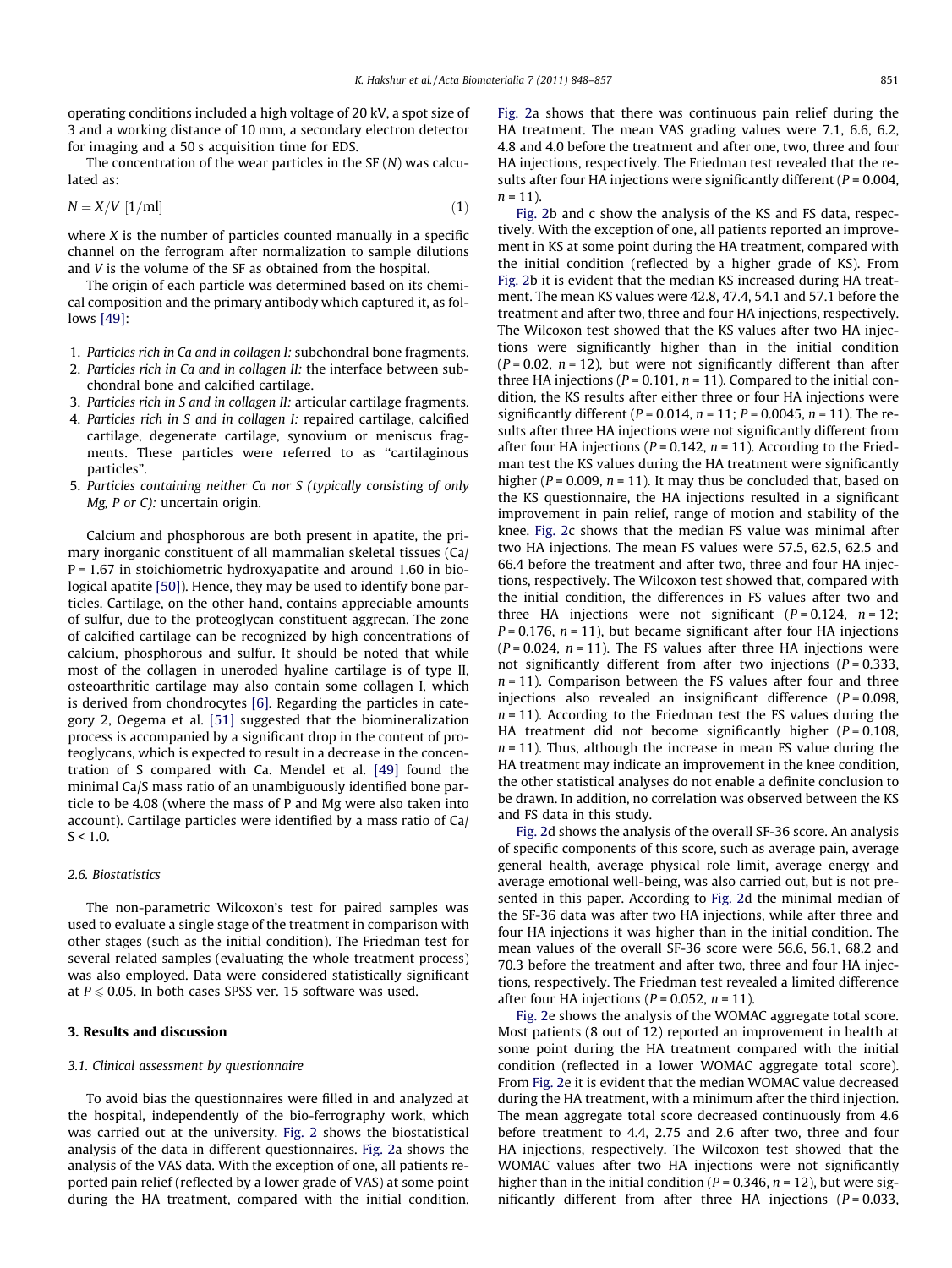<span id="page-4-0"></span>

Fig. 2. Biostatistical analysis of the questionnaires filled in the hospital. The horizontal line and the square within the box indicate the median and mean, respectively, while the borders of each box indicate the lower and upper quartiles. (a) Visual Analogue Scale (VAS); (b) Knee Score (KS); (c) Function Score (FS); (d) overall SF-36 score; (e) WOMAC aggregate total score; (f) WOMAC pain subscale score.

 $n = 11$ ). Compared with the initial condition, the WOMAC results after three HA injections were not significantly different  $(P = 0.075, n = 11)$ , although there seems to have been a trend towards improvement. Compared with the initial condition, the WO-MAC results after four HA injections were not significantly different ( $P = 0.066$ ,  $n = 9$ ), but there still seemed to be a trend towards improvement. The results after three HA injections were not significantly different from after four HA injections ( $P = 0.767$ ,  $n = 9$ ). According to the Friedman test the WOMAC scores during the HA treatment were not significantly lower ( $P = 0.392$ ,  $n = 9$ ).

Fig. 2f shows the analysis of the WOMAC pain subscale score. A significant pain relief after three and four HA injections is evident, in comparison with the initial condition  $(P = 0.005$  and 0.004,

respectively). Furthermore, there was significant pain relief after three HA injections in comparison with after two HA injections  $(P = 0.041)$ . The mean pain score before treatment was 4.8, decreasing to 2.62 after three HA injections and to 2.37 after four HA injections. The Friedman test showed a significant difference after four HA injections ( $P = 0.014$ ).

The clinical assessment by questionnaires obtained in this study is in accordance with many other studies that have reported significant pain relief and improved knee function, which can persist for up to 6 months, due to HA injections [\[15,16,18,27,28\].](#page-8-0) There are several limitations regarding the use of questionnaires that should be taken into account. First, in several comparisons the data was not statistically significant (see above). Second, the correlation be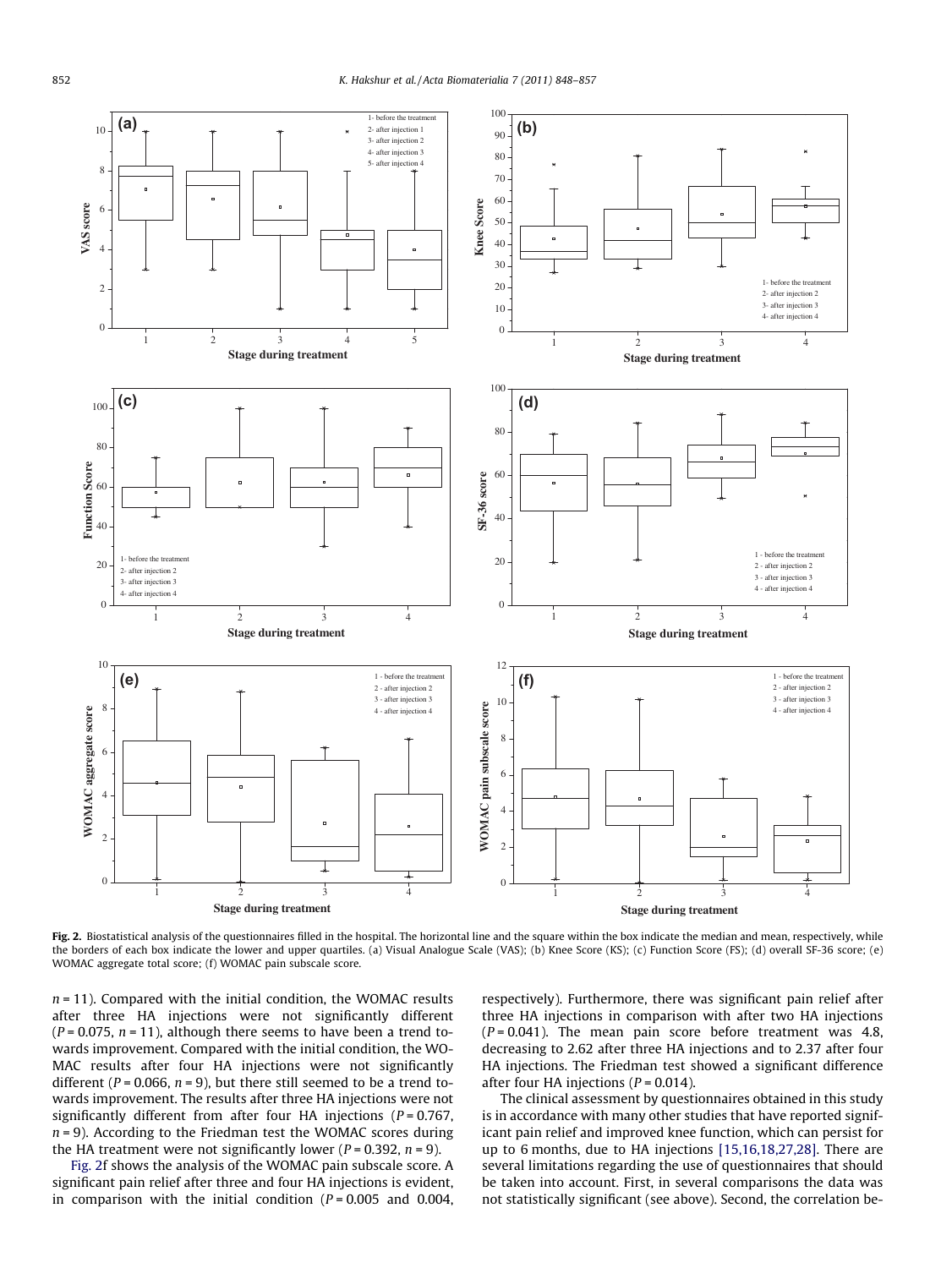tween the trends observed in different questionnaires was not perfect. For example, the trends in the mean scores for WOMAC aggregate total, WOMAC pain subscale, VAS, KS and FS all showed continuous improvements in knee condition, while SF-36 showed the worst condition after the second HA injection. The trends in the median scores for VAS, KS and FS all showed continuous improvement in knee condition, while SF-36 showed the worst condition after the second HA injection and the WOMAC aggregate total and pain subscale scores showed the best condition after the third HA injection. Third, although WOMAC has been widely used as a primary outcome measure for OA joints, it should be borne in mind that in order to enable comparison between WOMAC assessments in different countries it has been found necessary to make adaptations for use in different cultures [\[52\]](#page-9-0). Moreover, cases have been reported where the WOMAC aggregate total score did not correlate with radiographic changes due to OA [\[52\].](#page-9-0) Indeed, the orthopedists participating in the present study have found that it is not always the patients with severe pain who actually have the most severe OA. Pain is a subjective criterion which depends on patient activity and does not always correlate with objective clinical findings. In addition, Karlsson et al. [\[27\]](#page-9-0) found that the WOMAC scores could not differentiate between HA treatment and a placebo during the first 26 weeks of their study.

One of the drawbacks of the current study was that most patients reported that they were using analgesics during the HA treatment. In addition, the placebo effect was not controlled. Hence, the pain relief reported in the questionnaires may not be related to the HA treatment per se. An extension of this study may include the addition of control groups to subtract the placebo effect and the selection of only those patients that avoid analgesics while receiving the HA treatment. Finally, it should be borne in mind that the patients in this study referred to different time intervals when scoring their pain level; initially, the time intervals between HA injections were shorter. Thus, a further extension of this study may be the injection of HA at constant time intervals, thus eliminating any ''memory" effect on the patient grading.

## 3.2. The shape and chemical composition of wear particles

Fig. 3 shows several examples of the shapes of cartilage and osseous wear particles captured by bio-ferrography, as imaged by ESEM. Similar shapes have recently been documented in OA joints not treated with HA [\[49\].](#page-9-0) This may indicate that the same mechanism of wear operates both in the absence and in the presence of HA treatment. While a lamellar shape was most common for cartilage particles throughout the treatment, osseous particles most commonly had a chunky shape. The shape of cartilage particles may be related to their origin within the tissue [\[49,53\].](#page-9-0) Numerical analysis of the shape of wear particles (not presented herein) did not reveal any effect of the HA treatment, possibly because of the small sample size. In 5 patients the mean length of cartilage particles was 31–78  $\mu$ m, while their mean area was 410–2752  $\mu$ m<sup>2</sup>. In these patients the mean length of osseous particles was 14– 39  $\mu$ m, while their mean area was 18–1764  $\mu$ m<sup>2</sup>.

[Fig. 4](#page-6-0) demonstrates typical EDS spectra for cartilage [\(Fig. 4](#page-6-0)a) and osseous ([Fig. 4](#page-6-0)b) particles. High S and Ca contents are evident for the cartilage and osseous particles, respectively. Almost all particles analyzed in this study exhibited a C peak, which may be ascribed to organic matter such as collagen. Many particles exhibited a Mg peak (see Supplementary results), while several particles exhibited high levels of oxygen. Mendel et al. [\[49\]](#page-9-0) reported particles rich in Mg, C and O. Magnesium particles, for example, may play a pathological role in arthritis [\[54–56\].](#page-9-0) Proteoglycans, on the other hand, contain oxygen and carbon.

# 3.3. Change in the concentration of wear particles during the HA treatment

A macroscopic view of a ferrogram of a patient for whom the effect of HA injections on the concentration of wear particles was significant is shown in [Fig. 5](#page-6-0). The direction of fluid sample flow is shown by an arrow. A cocktail containing anti-collagen I in channels 1 and 3 was run, while a cocktail containing anti-collagen II was run in channels 2 and 4. These channels are marked in the figure ''osseous" and ''cartilaginous", respectively. The deposition bands of SF collected before the HA treatment, which contain the wear particles, are clearly evident in channels 1 and 2. As expected, the deposition band of cartilage particles is denser than that of osseous particles. After two HA injections the deposition bands in channels 3 and 4 are hardly evident, thus reflecting a significant reduction in the concentrations of both cartilage and bone particles.



Fig. 3. Selected wear particles captured by bio-ferrography and their various shapes. (a) Lamellar, (b) fibrous, (c) rod-like, (d) chunky and (e) irregular shaped cartilage particles. (f) Lamellar, (g) chunky-spongy surface and (h) chunky-angular surface osseous particles.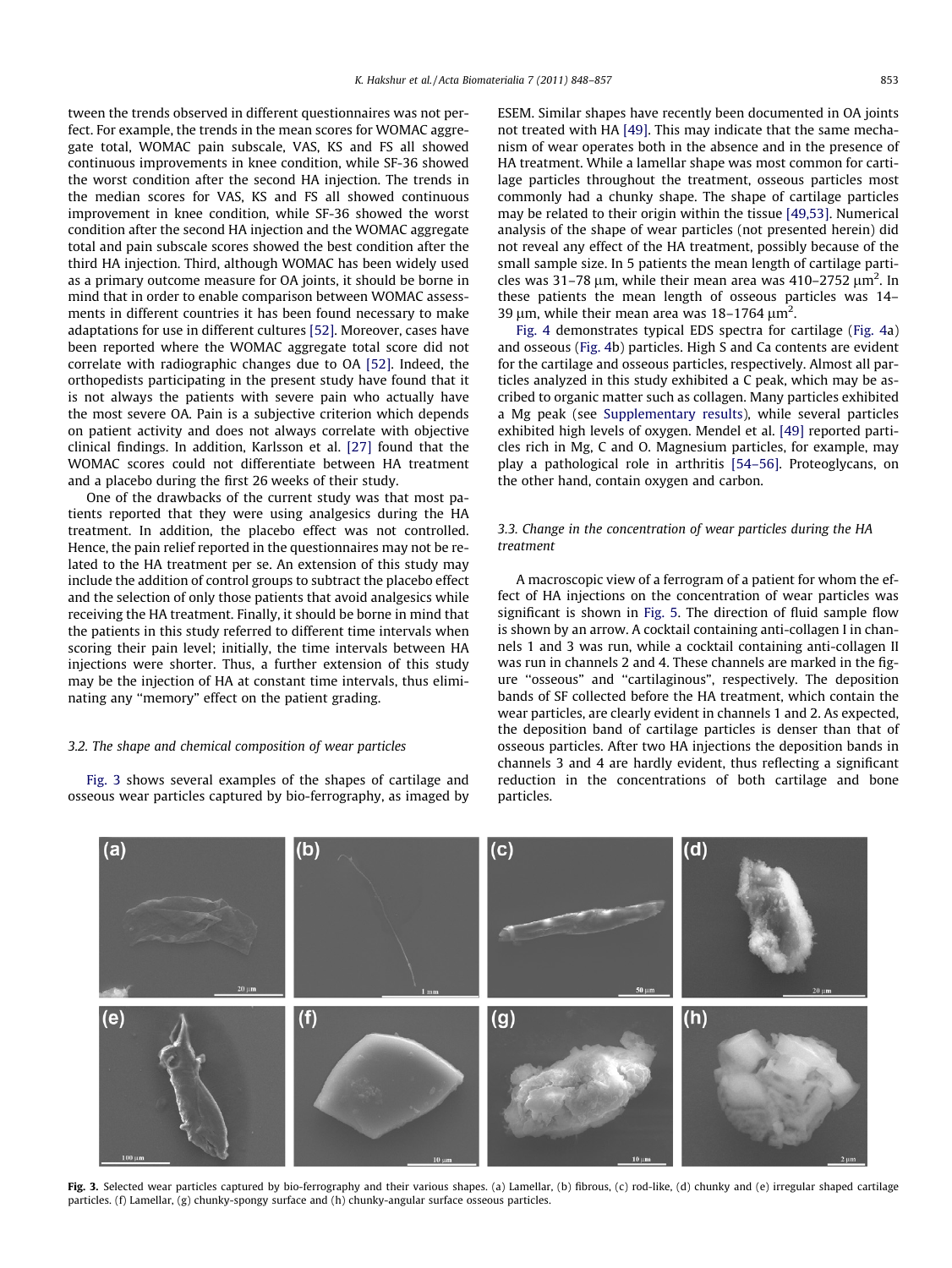<span id="page-6-0"></span>

Fig. 4. Typical EDS spectra of (a) cartilage and (b) osseous wear particles.



Fig. 5. A macroscopic view of a ferrogram of a patient for whom the effect of HA injections on the concentration of wear particles was significant. The direction of flow is marked by an arrow. A cocktail containing anti-collagen I was run in channels 1 and 3, while a cocktail containing anti-collagen II was run in channels 2 and 4. Before HA treatment rectangular deposition bands containing the wear particles are clearly evident in channels 1 and 2.

In all cases a reduction in the concentration of cartilage particles was measured after two HA injections compared with the initial condition (before HA treatment); the percentage reduction varied between 6% and 86% for different patients. After three HA injections a reduction in the concentration of cartilage particles was also observed in most cases, within the range 38–98%. However, in two cases an increase (3% and 51%) in the concentration of cartilage particles compared with the initial condition was found. In four patients a minimum in the concentration of cartilage particles was monitored after two HA injections, while in another four patients the minimum occurred after three HA injections. In most cases the concentration of cartilage particles increased after four HA injections compared with the concentrations after two and three injections; in one case it was even higher (441%) than that before treatment. It should be noted that the number of valid samples for analysis decreased from 12 to 11, 9 and 4 for the initial condition, after two HA injections, after three HA injections and after four HA injections, respectively. As cartilage degradation is the main process related to OA, these results indicate that the HA injections actually affected the wear rate to an extent that was beyond a placebo effect.

With respect to osseous particles, in most cases a reduction in their concentration was measured after two HA injections compared with the initial condition; the percentage reduction was between 30% and 91% for different cases. However, in two cases an increase (36% and 85%) in the concentration of osseous particles compared with the initial condition was measured after two HA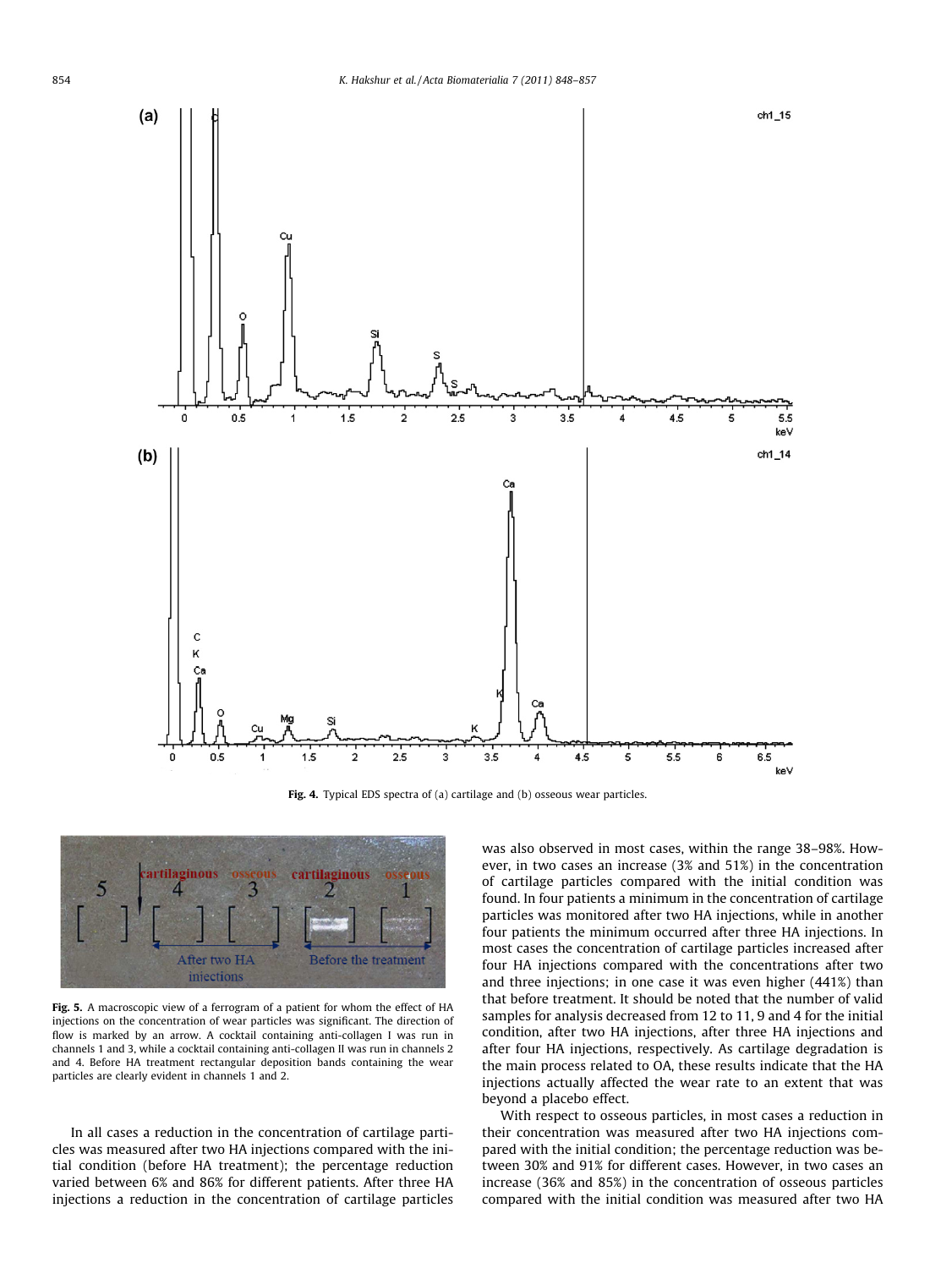injections. After three HA injections a reduction (7–98%) in the concentration of osseous particles compared with the initial condition was measured. However, in three cases the concentration increased (by 21%, 22% and 24%). After four HA injections in two cases a reduction (by 65% and 82%) in the concentration of osseous particles compared with the initial condition was also measured, but in another two cases an increase (by 184% and 319%) was measured. In four cases the minimum in the concentration of osseous particles was after two HA injections, while in three cases it was after three HA injections. A correlation seemed to exist between the trends of the curves of cartilage particle concentration and of osseous particle concentration over time.

The statistics for the variations in the concentrations of cartilage and osseous particles during treatment are shown graphically in Fig. 6a and b, respectively. Two non-parametric tests were applied, the Wilcoxon signed ranks test and the Friedman test. The first test was carried out in order to evaluate the efficacy of the second and third HA injections compared with the initial condition (before HA treatment) and to estimate the change between these two injections. The second test was carried out in order to evaluate the efficacy of the treatment in the long term. Fig. 6a shows that the median cartilage particle concentration decreased after two and three HA injections and increased after the fourth HA injection. In addition, there was a slight reduction in the cartilage particle concentration after the third HA injection in comparison with the second HA injection. The mean cartilage particle concentration in the initial condition was 193 particles  $ml^{-1}$ , which decreased to 69 and 49 particles  $ml^{-1}$  after two and three HA injections, respectively. After the fourth HA injection, however, it increased to  $157$  particles m $1^{-1}$ . Despite this increase, the mean was still not as high as that before treatment. The Wilcoxon test showed that, compared with the initial condition, the results after two and three HA injections were significantly different  $(P = 0.0015$  and 0.019, respectively), while after four HA injections they were not significantly different ( $P = 0.2325$ ,  $n = 4$ ). Comparing the condition after two and three HA injections, the results were not significantly different ( $P = 0.287$ ). According to the Friedman test the results after three HA injections were significantly different ( $P = 0.03$ ).

Fig. 6b shows that the median osseous particle concentration decreased after two and three HA injections and increased after the fourth HA injection. In addition, there was a slight reduction in the osseous particle concentration after the third HA injection in comparison with the second HA injection. The mean osseous particle concentration in the initial condition was 152 particles ml $^{-1}$ , which decreased to 41 and 27 particles  $\mathrm{ml^{-1}}$  after two and three HA injections, respectively. However, it increased after the fourth HA injection to 83 particles ml<sup> $-1$ </sup>. Despite this increase, the mean was still not as high as that before treatment. The Wilcoxon test showed that, compared with the initial condition, the results after two HA injections were significantly different ( $P = 0.013$ ), while after three and four HA injections they were not significantly different ( $P = 0.055$ ) and 0.2325, respectively). Comparing the condition after two and three HA injections, the results were not significantly different  $(P = 0.2875)$ . According to the Friedman test the results after three HA injections were not significantly different ( $P = 0.197$ ).

From Fig. 6 and the data provided above it is evident that the reduction in cartilage wear particle concentration after two and three HA injections was more significant than that of osseous particles. It is also evident that while HA treatment may temporarily slow the wear rate, it does not prevent joint degradation altogether. It is worth noting that the highest reduction in overall wear particle concentration was in the two patients with K-L grading 2 (see Section [2.1](#page-1-0)). It may thus be thought that HA treatment would be most effective in patients with low grade OA. However, this study must be extended to a much larger patient population in order to prove this unambiguously and with statistical significance.



Fig. 6. The concentration (particles  $ml^{-1}$ ) of (a) cartilage and (b) osseous wear particles as measured by bio-ferrography before and during HA treatment.

The success rate of any drug may be significantly increased if, for example, bio-ferrography is to be found sensitive enough to identify early damage to the joint while the latter is still classified ''normal" by the orthopedist. Samples of SF were not extracted after the first HA injection because, in most cases, there was no SF renewal at that time. It has often been observed by orthopedists that the volume of SF is increased in response to irritation caused by wear particles. Hence, it is possible that poor SF renewal resulted from a significant reduction in the concentration of wear particles after the first HA injection. Alternatively, poor SF renewal may be related to a placebo effect or to the need for an extended timeframe to form it. Thus, this study does not enable any conclusions to be drawn as to whether the reduction in wear particle concentration after two HA injections was a result of the first injection, second injection or a combination of the two. The change in concentration of both cartilage and osseous particles during treatment may not be related exclusively to changes in the efficacy of HA, but also to the different time intervals between injections (see Section [2.1\)](#page-1-0). Moreover, some of the SFs were not aspirated exactly on the predetermined date, which might have some effect on the results. In general, an increase in the concentration of wear particles during treatment may also be due to: (1) poor effectiveness of the HA injection after three months and/or for patients with severe OA (K-L grading 3/4); (2) more use of the joint after HA treatment than before HA treatment due to the analgesic effect of the treatment; (3) the HA treatment having only a palliative effect on the joint. Hence, a possible extension of the present study could be to determine the optimal time interval between HA injections with respect to the concentration of wear particles in the SF in a pre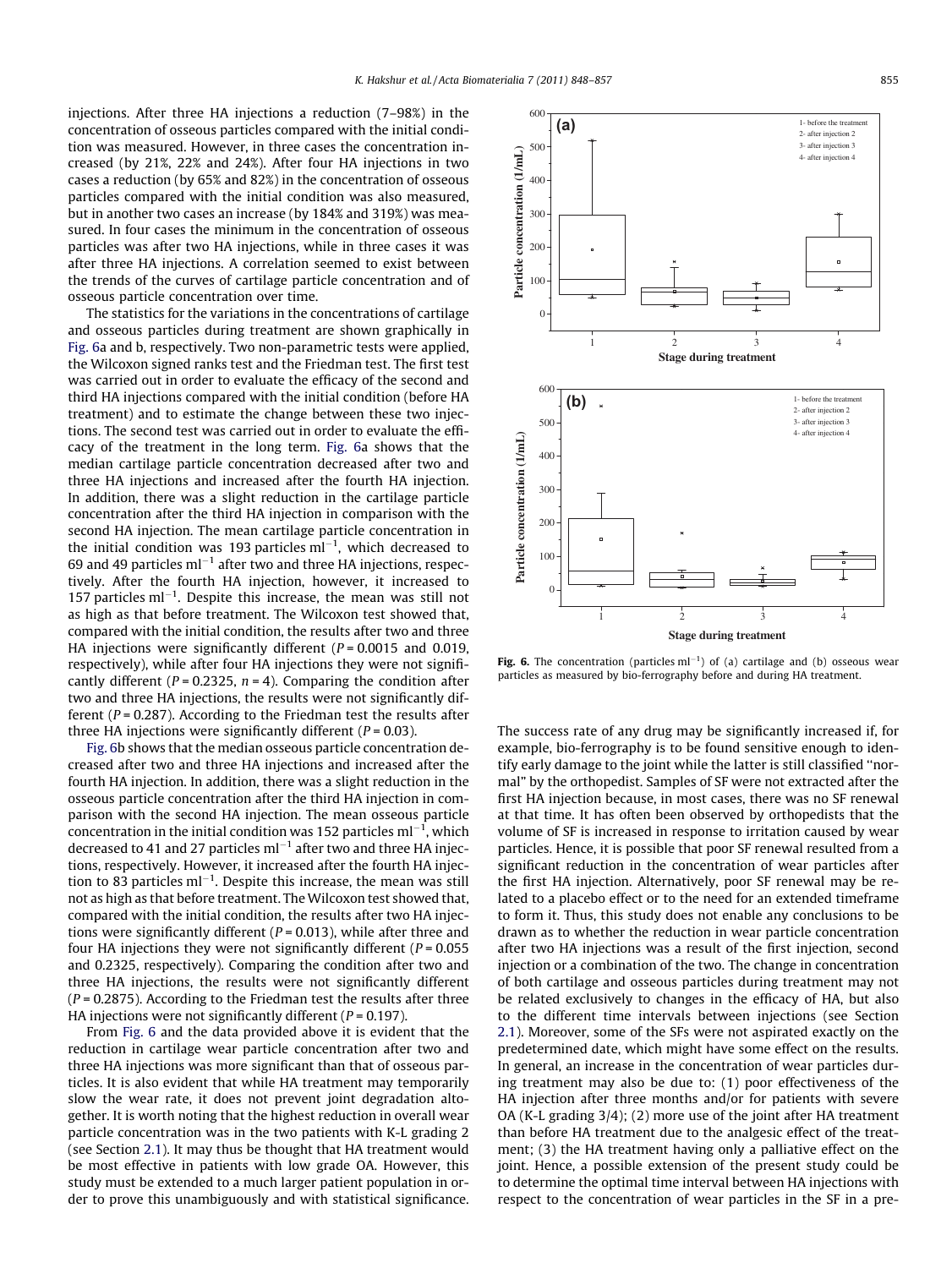<span id="page-8-0"></span>cisely controlled manner. It could be that the number of HA injections can be reduced, at least to three, thus making the treatment less expensive and eliminating some discomfort to the patient. Another important extension of this work would be to add at least one more sampling point, some time after the last HA injection, and to compare the results of bio-ferrography with those of the questionnaires at that time point. This may reveal, for example, whether there is a time lag between the evolution of wear particles and patient pain.

Another issue is that of the ''baseline" concentration of wear particles in the SF of healthy, or near healthy, knees. On the one hand, typical concentration ranges for different elements in the SF have been reported for both healthy and OA joints. These concentrations may be somehow related to the volume of wear particles in the SF. On the other hand, it may be reasonably argued that there is no such thing as ''normal" concentrations of wear particles in the SF, as these concentrations probably depend on a variety of factors, such as physical activity, age and genetics. Yet, based on previous work [\[49\]](#page-9-0), it may be expected that there would be no osseous particles in most healthy joints. With respect to cartilaginous particles, Evans et al. [\[57\]](#page-9-0) injected saline into the knee cavity of healthy or near healthy patients (11–14 years old) and captured wear particles by conventional ferrography, using  $E rCl<sub>3</sub>$  as the magnetizing agent. Different numbers of lamellae of superficial cartilage were found in the three patients. However, not only were the techniques of magnetization and capture different in that study compared with the present study, no concentrations of wear particles were reported. Nowadays, it is unlikely that Helsinki approval to draw SF, inject saline into the knee cavity or obtain synovial tissue from healthy donors in order to establish a baseline for wear particle concentration could be obtained. Hence, the focus should be on within patient change in the number of wear particles over the course of treatment.

The histology of wear particles isolated from diseased joints can be used to further support the differentiation between their anatomic origins. This study could be further improved by using more specific biomarkers, such as matrix metalloproteinases, interleukins, prostaglandins, telopeptides, cartilage oligomeric matrix protein (COMP) and neo-epitopes that would allow more precise identification of the wear particles.

To conclude, among the various questionnaires used in this study to assess the efficacy of HA injections, WOMAC (medians of both the aggregate total score and the pain subscale score) correlated best with the wear particle concentrations determined by bio-ferrography, indicating the best knee condition after the third injection. However, given the limitations of the questionnaires discussed in this paper, we believe that bio-ferrography is the only objective, reliable, sensitive and cost-effective tool to evaluate the effect of treatment, using intra-articular debris as an outcome measure. Obviously, more work is required to validate this technique for use in orthopedics.

## 4. Conclusions

This research demonstrates the effect of serial hyaluronan (Euflexxa™) injections on the concentration of cartilage and bone wear particles in osteoarthritic knee joints over time. For the first time bio-ferrography was used to evaluate the efficacy of a drug. A reduction in the concentration of both cartilage and osseous particles was seen, with minimal cartilage concentrations after two and three hyaluronan injections. It is suggested that hyaluronan treatment reduces the rate of joint degradation, but does not prevent it altogether. Hyaluronan therapy was found to be extremely efficient for patients with low grades of osteoarthritis. The evaluation of joint degradation by bio-ferrography was found to correlate well with WOMAC assessments. Bio-ferrography may thus become a routine diagnostic, prognostic and monitoring technique, aiding in the determination of osteoarthritis class in an objective manner, due to the high sensitivity and specificity inherent in the use of specific monoclonal antibodies.

#### Acknowledgements

The authors thank Debi Ronen, Yona Kosashvili and Noa Eliaz of the Assaf Harofeh Medical Center for the collection, storage and shipment of samples as well as for the analysis of patient questionnaires. This study was partially supported by a grant from Ferring Pharmaceuticals, Ferring International Center SA,Switzerland. However, this funding source was not involved in the study design, in the collection, analysis and interpretation of data, in the writing of the manuscript and in the decision to submit it to Acta Biomaterialia.

## Appendix A. Supplementary data

Supplementary data associated with this article can be found, in the online version, at [doi:10.1016/j.actbio.2010.08.030.](http://dx.doi.org/10.1016/j.actbio.2010.08.030)

#### Appendix B. Figures with essential colour discrimination

Certain figures in this article, particularly Figures 1 and 5, are difficult to interpret in black and white. The full colour images can be found in the on-line version, at [doi:10.1016/j.actbio.2010.08.030](http://dx.doi.org/10.1016/j.actbio.2010.08.030).

# References

- [1] Sarzi-Puttini P et al. Osteoarthritis: an overview of the disease and its treatment strategies. Semin Arthritis Rheum 2005;35(1):1–10.
- [2] Heike AW, Michaeils M, Kirschbaum BJ, Rudolphi KA. Osteoarthritis an untreatable disease? Nat Rev Drug Discov 2005;4:331–44.
- Evans CH, Mears DC, McKnight JL. A preliminary ferrographic survey of the wear particles in human synovial fluid. Arthritis Rheum 1981;24(7):912–8.
- [4] Herrero-Beaumont G et al. Cartilage and bone biological markers in the synovial fluid of osteoarthritic patients after hyaluronan injections in the knee. Clin Chim Acta 2001;308(1/2):107–15.
- [5] Buchanan WW, Kean WF. Osteoarthritis II: pathology and pathogenesis. Inflammopharmacology 2002;10(1–2):23–52.
- [6] Sokoloff L. The joints and synovial fluid, vols. 1 and 2. London: Academic Press; 1978.
- [7] Goldberg VM, Buckwalter JA. Hyaluronans in the treatment of osteoarthritis of the knee: evidence for disease-modifying activity. Osteoarthritis Cartilage 2005;13(3):216–24.
- [8] Kirchner M, Marshall D. A double-blind randomized controlled trial comparing alternate forms of high molecular weight hyaluronan for the treatment of osteoarthritis of the knee. Osteoarthritis Cartilage 2006;14(2):154–62.
- Watterson JR, Esdaile JM. Viscosupplementation: therapeutic mechanisms and clinical potential in osteoarthritis of the knee. J Am Acad Orthop Surg 2000;8(5):277–84.
- [10] The Institute for Clinical Care Council for Osteoarthritis Pain Management. [<http://www.clincare.org/council-for-osteoarthritis-pain-management/>](http://www.clincare.org/council-for-osteoarthritis-pain-management/) [accessed on 02.04.2010].
- [11] Moreland LW. Intra-articular hyaluronan (hyaluronic acid) and hylans for the treatment of osteoarthritis: mechanisms of action. Arthritis Res Ther 2003;5(2):54–67.
- [12] Scale D, Wobig M, Wolpert W. Viscosupplementation of osteoarthritic knees with hylan: a treatment schedule study. Curr Ther Res 1994;55(3):220–32.
- [13] Hasegawa M et al. Changes in biochemical markers and prediction of effectiveness of intra-articular hyaluronan in patients with knee osteoarthritis. Osteoarthritis Cartilage 2008;16(4):526–9.
- [14] Wobig M, Dickhut A, Maier R, Vetter G. Viscosupplementation with Hylan G-F 20: a 26-week controlled trial of efficacy and safety in the osteoarthritic knee. Clin Ther 1998;20(3):410–23.
- [15] Torrance GW et al. A prospective, randomized, pragmatic, health outcomes trial evaluating the incorporation of hylan G-F 20 into the treatment paradigm for patients with knee osteoarthritis (Part 2 of 2): economic results. Osteoarthritis Cartilage 2002;10(7):518–27.
- [16] Raynauld JP et al. A prospective, randomized, pragmatic, health outcomes trial evaluating the incorporation of hylan G-F 20 into the treatment paradigm for patients with knee osteoarthritis (Part 1 of 2): clinical results. Osteoarthritis Cartilage 2002;10(7):506–17.
- [17] Dougados M, Nguyen M, Listrat V, Amor B. High molecular weight sodium hyaluronate (hyalectin) in osteoarthritis of the knee: a 1 year placebocontrolled trial. Osteoarthritis Cartilage 1993;1(2):97–103.